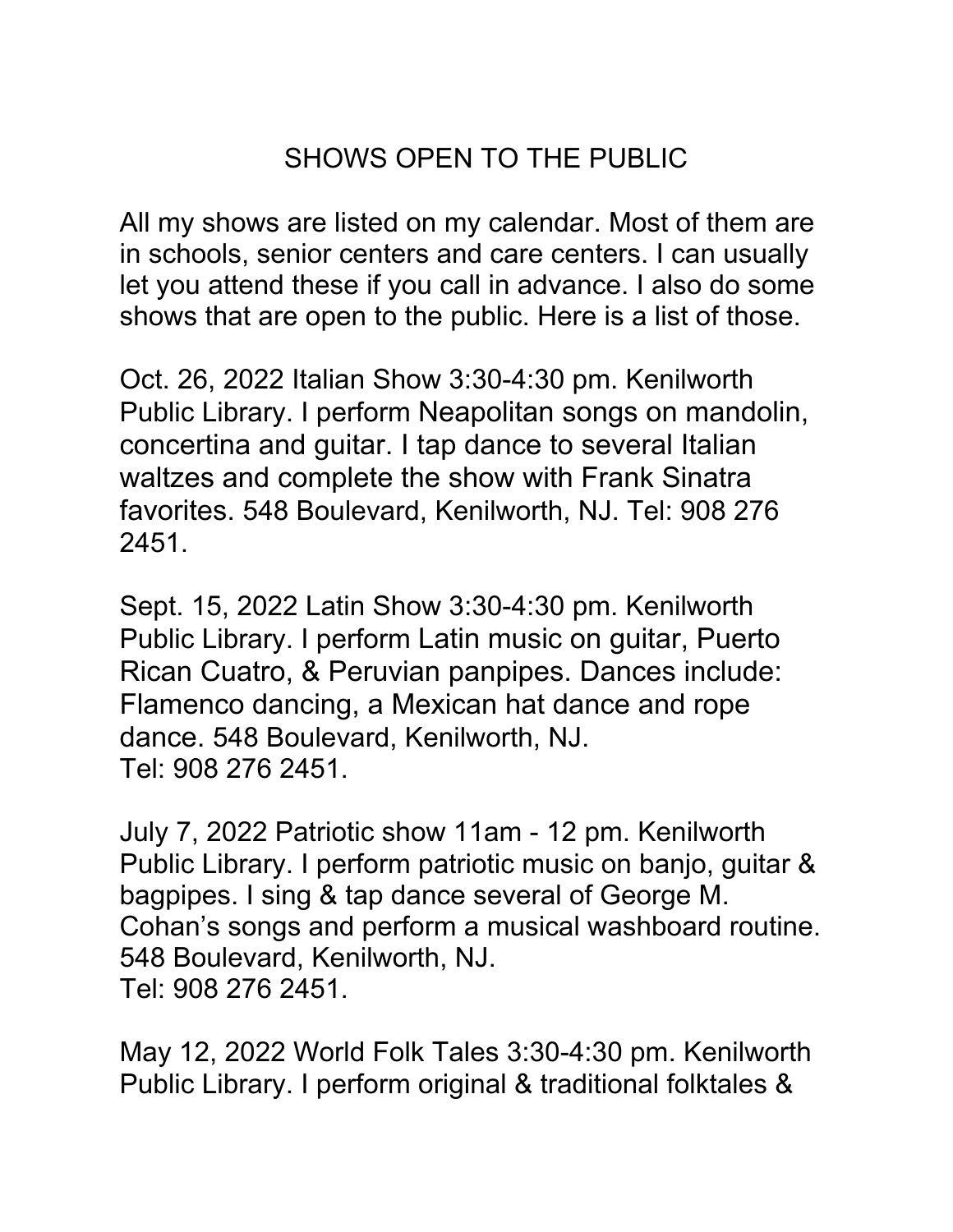dances from Ireland, Peru, Japan, Scotland, China, Australia and the Wild West. The stories are accompanied by cittern-guitar, bagpipes, penny whistle, kalimba & didgeridoo. 548 Boulevard, Kenilworth, NJ. Tel: 908 276 2451.

Mar. 5-26, 2022 Irish Balladeer show online from 11:30 am-12:30 pm. John F. Kennedy Presidential Library & Museum. The show combines Irish storytelling, singing & step dancing accompanied by banjo, guitar, mandolin, concertina & bagpipes. To register: JFKlibrary.org/ celebrate.

Mar. 6, 2022 Irish Balladeer Show in person from 2-3:30 pm. Van Vleck House & Gardens.The show combines Irish storytelling, singing & step dancing accompanied by banjo, guitar, mandolin, concertina & bagpipes. 21 Van Vleck St. Montclair, NJ.

To register: 973 744 4752.

Dec. 11, 2021 Holiday Troubadour. I will play Christmas, Hanukah & Kwanza music on banjo, guitar, cuatro, talking drum & bagpipes. There will also be tap dances & stories appropriate to the season. It will be at the Poppenhusen Institute at 11404 14th Rd. College Point, NY. Phone 718 358 0067.

June 17-30, 2019- The Irish and How They Got That Way. Mountainside Playhouse in Jennerstown, Pa. The story of the Irish in America. I worked as an actor, musician, singer, tap dancer and choreographer.